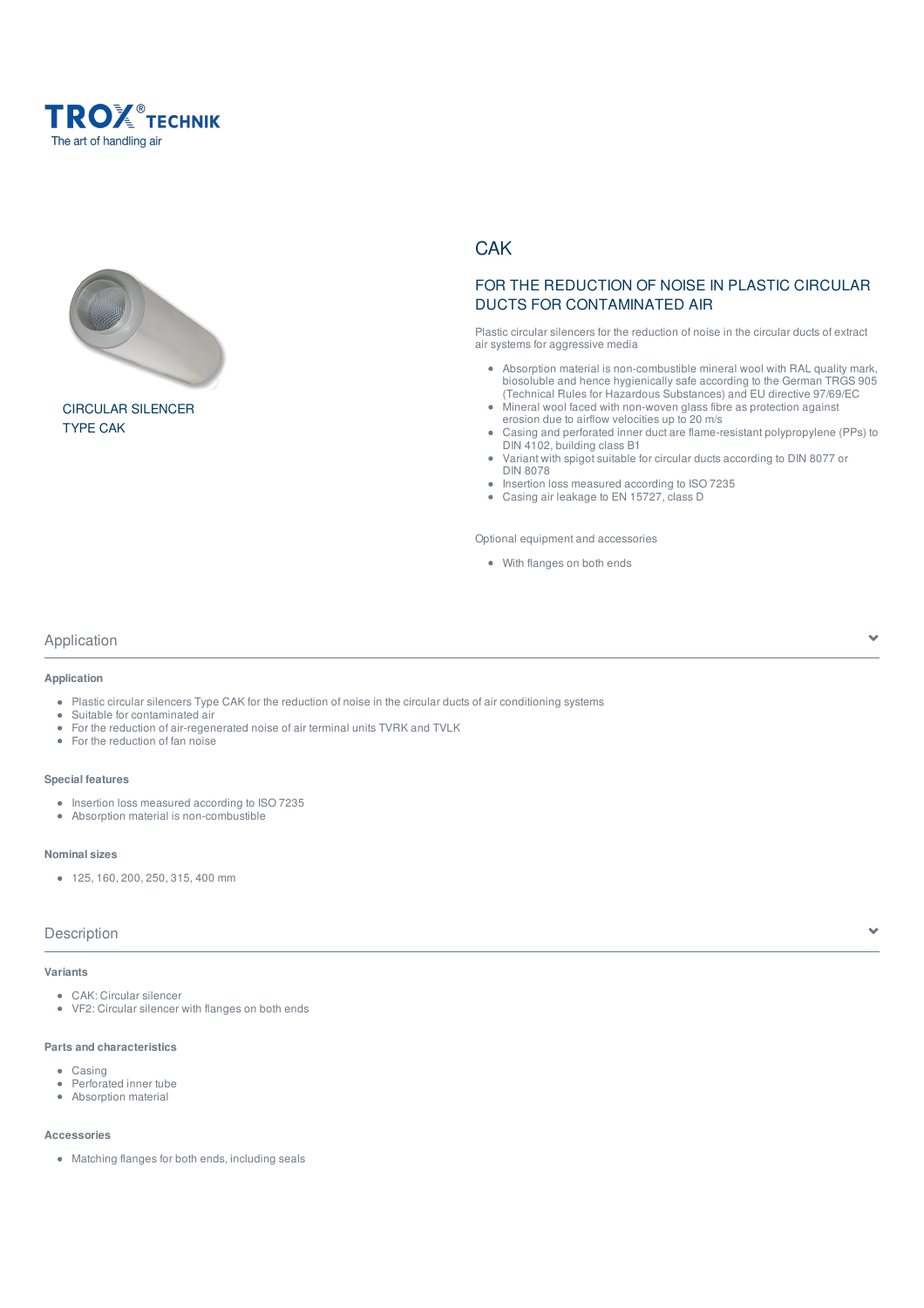#### **Construction features**

- Circular casing
- Spigot suitable for circular ducts according to DIN 8077 or DIN 8078
- Maximum operating pressure 1000 Pa
- Max. operating temperature 100 °C

#### **Materials and surfaces**

- Casing and perforated inner duct are flame-resistant polypropylene (PPs) to DIN 4102, building class B1
- Lining is mineral wool

#### Mineral wool

- To EN 13501, fire rating class A2, non-combustible
- RAL quality mark RAL-GZ 388 Biosoluble and hence hygienically safe according to the German TRGS 905 (Technical Rules for Hazardous Substances) and EU directive 97/69/EC
- Faced with glass fibre as protection against erosion through airflow velocities up to 20 m/s
- $\bullet$  Inert to fungal and bacterial growth

#### **Standards and guidelines**

- Insertion loss measured according to ISO 7235
- Casing air leakage to EN 15727, class D

#### **Maintenance**

Maintenance-free as construction and materials are not subject to wear

# TECHNICAL INFORMATION

Technical data, Quick sizing, Specification text, Order code

| <b>Nominal sizes</b>      | $125 - 400$ mm |
|---------------------------|----------------|
| <b>Operating pressure</b> | 1000 Pa        |
| Operating temperature     | 100 °C max.    |

The stated differential pressures for circular silencers correspond to the values for smooth pipes. Deviations, if any, are of no practical relevance.

For ductwork calculation, if the length of a circular silencer is included in the total length of the ductwork, no extra length must be added.

**CAK, insertion loss**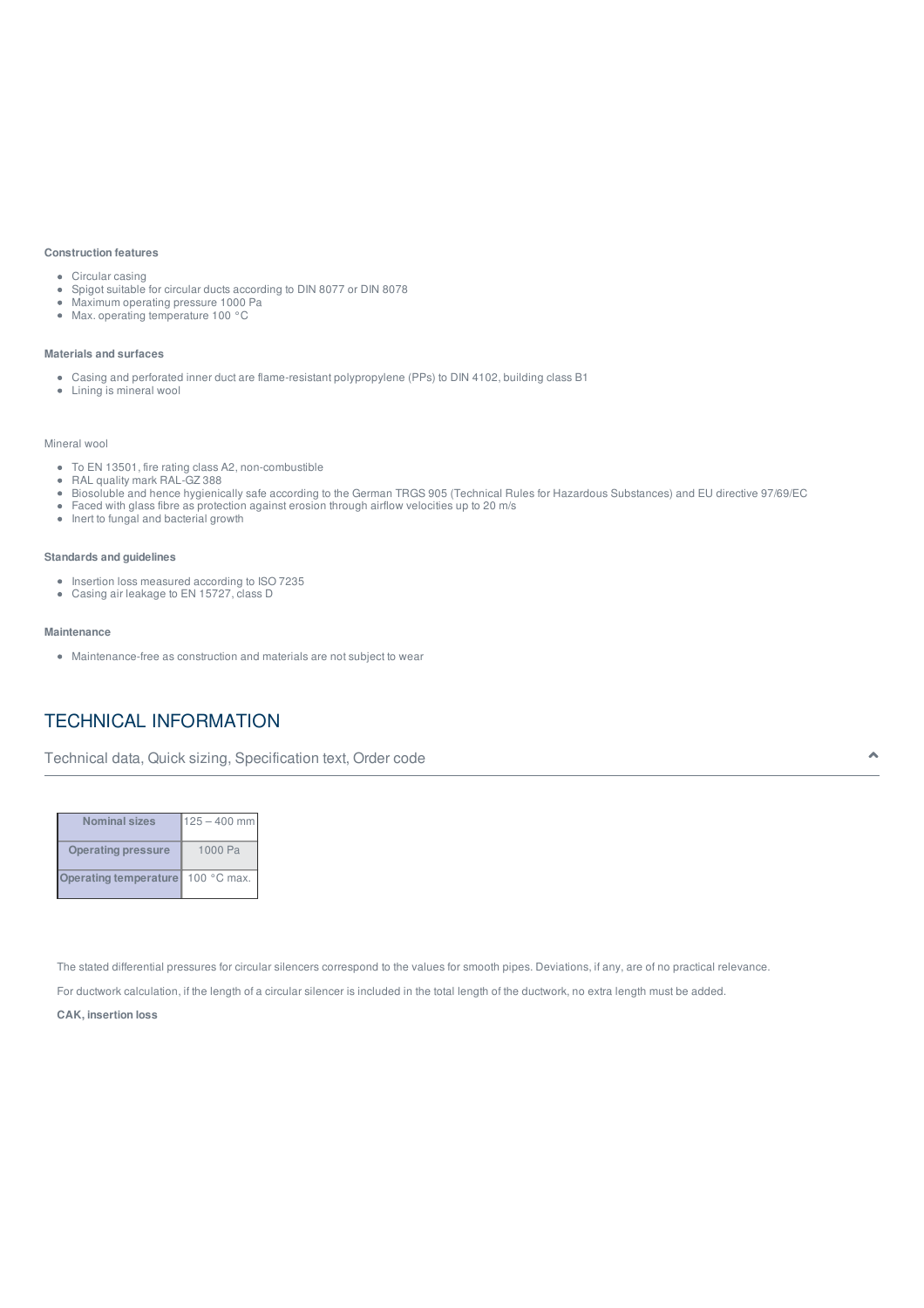|              | Nominal size Nominal length |                | Centre frequency fm [Hz] |                |    |    |                 |                                    |                |
|--------------|-----------------------------|----------------|--------------------------|----------------|----|----|-----------------|------------------------------------|----------------|
|              |                             |                |                          |                |    |    |                 | 63 125 250 500 1000 2000 4000 8000 |                |
| Nominal size | Nominal length              |                | $D_{e}$                  |                |    |    |                 |                                    |                |
|              | mm                          | Hz             |                          |                |    |    |                 |                                    |                |
| 125          | 500                         | 1              | 6                        | $\overline{7}$ | 14 | 25 | 23              | 14                                 | 12             |
|              | 1000                        | $\overline{2}$ | 9                        | 13             | 22 | 34 | 35              | 24                                 | 16             |
| 125          | 1500                        | 3              | 12                       | 19             | 31 | 42 | 43              | 33                                 | 20             |
| 160          | 500                         | $\overline{0}$ | 3                        | 5              | 11 | 22 | 21              | 12                                 | 10             |
|              | 1000                        | 1              | $\overline{4}$           | 9              | 18 | 30 | 31              | 19                                 | 13             |
| 160          | 1500                        | $\overline{c}$ | $\overline{7}$           | 13             | 25 | 38 | 41              | 27                                 | 17             |
| 200          | 500                         | $\overline{0}$ | $\overline{c}$           | $\overline{4}$ | 10 | 21 | 17              | 10                                 | 8              |
|              | 1000                        | $\overline{1}$ | $\overline{4}$           | 9              | 15 | 29 | 25              | 16                                 | 11             |
| 200          | 1500                        | $\mathbf{1}$   | 6                        | 12             | 21 | 36 | 33              | 20                                 | 14             |
| 250          | 500                         | $\overline{0}$ | $\overline{c}$           | $\overline{4}$ | 9  | 19 | 13              | 9                                  | 8              |
|              | 1000                        | 0              | 4                        | 8              | 14 | 26 | 22              | 15                                 | 11             |
| 250          | 1500                        | $\mathbf{1}$   | 6                        | 11             | 20 | 35 | 30              | 20                                 | 15             |
| 315          | 500                         | $\overline{0}$ | $\mathbf 2$              | 3              | 8  | 18 | 12              | $\overline{7}$                     | 6              |
|              | 1000                        | $\overline{0}$ | $\overline{4}$           | 6              | 14 | 26 | $\overline{17}$ | $\overline{11}$                    | 8              |
| 315          | 1500                        | 1              | 6                        | 9              | 19 | 34 | 23              | 15                                 | 10             |
| 400          | 500                         | 0              | $\overline{c}$           | 3              | 6  | 14 | 8               | 6                                  | $\overline{4}$ |
|              | 1000                        | 0              | 3                        | 6              | 11 | 25 | 13              | 10                                 | $\overline{7}$ |
| 400          | 1500                        | $\mathbf{1}$   | 4                        | 8              | 16 | 29 | 15              | 11                                 | 8              |

**CAK, differential pressure**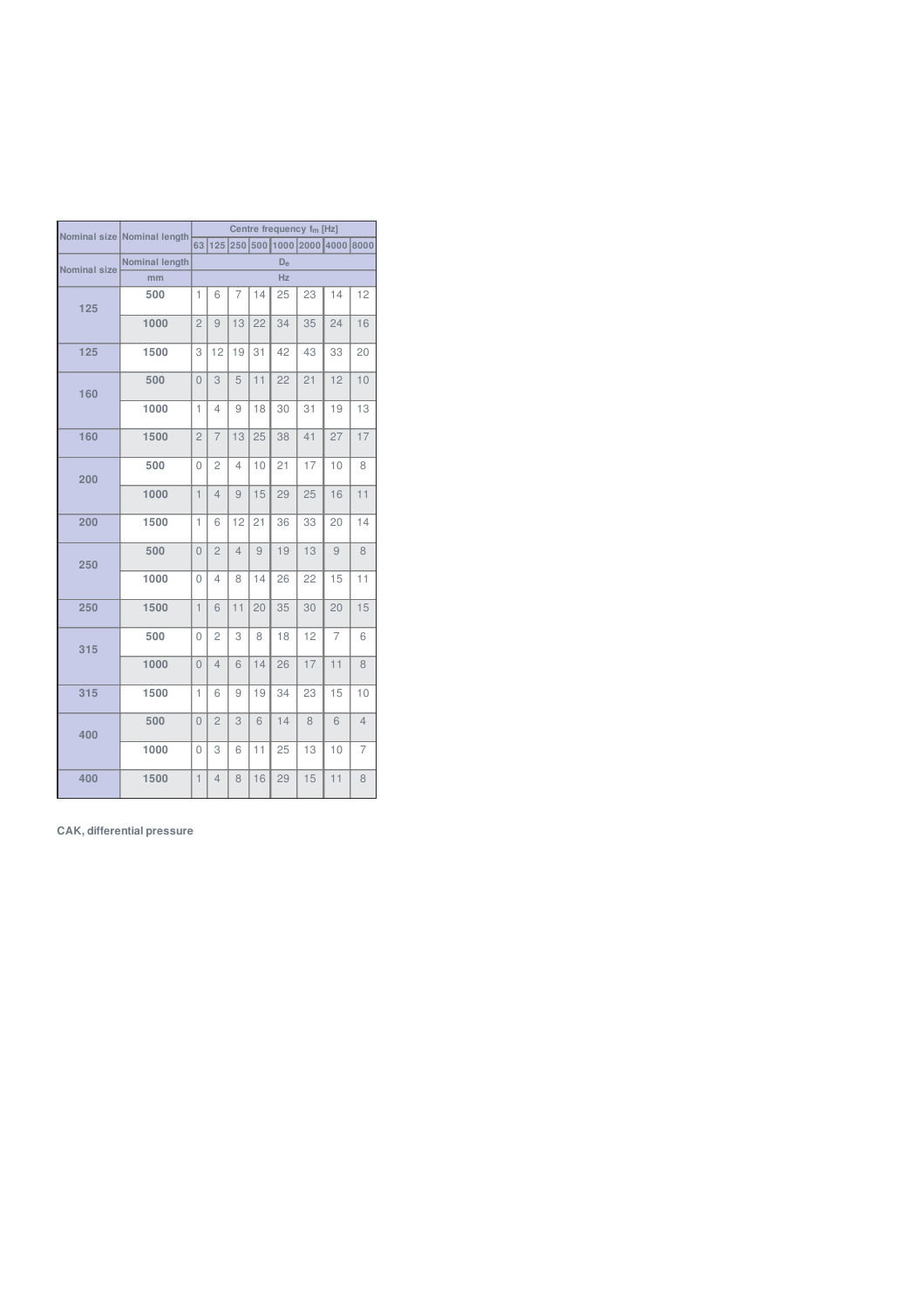|                     | $\overline{\mathsf{V}}$ |         | Nennlänge [mm]  |                |                |  |
|---------------------|-------------------------|---------|-----------------|----------------|----------------|--|
| Nominal size        |                         |         | 500<br>1000     |                | 1500           |  |
| <b>Nominal size</b> |                         |         | $\Delta p_{st}$ |                |                |  |
|                     | I/s                     | $m^3/h$ | Pa              |                |                |  |
| 125                 | 50                      | 180     | 2               | 2              | 4              |  |
|                     | 95                      | 342     | $\overline{4}$  | 6              | 10             |  |
| 125                 | 120                     | 432     | 6               | 10             | 14             |  |
|                     | 145                     | 522     | 6               | 14             | 20             |  |
| 160                 | 80                      | 288     | $\overline{c}$  | $\overline{c}$ | $\overline{c}$ |  |
|                     | 155                     | 558     | $\overline{2}$  | 6              | 8              |  |
| 160                 | 195                     | 702     | 4               | 8              | 10             |  |
|                     | 235                     | 846     | 6               | 10             | 14             |  |
| 200                 | 125                     | 450     | 2               | 2              | $\overline{c}$ |  |
|                     | 245                     | 882     | $\overline{c}$  | $\overline{4}$ | 6              |  |
| 200                 | 310                     | 1116    | 4               | 6              | 8              |  |
|                     | 370                     | 1332    | $\overline{4}$  | 8              | 10             |  |
| 250                 | 195                     | 702     | $<$ 2           | <              | <              |  |
|                     | 385                     | 1386    | $<$ 2           | $\overline{4}$ | $\overline{4}$ |  |
| 250                 | 485                     | 1746    | 2               | 4              | 6              |  |
|                     | 580                     | 2088    | $\overline{4}$  | 6              | 8              |  |
| 315                 | 310                     | 1116    | $<$ 2           | <              | <              |  |
|                     | 615                     | 2214    | $<$ 2           | $\overline{2}$ | $\overline{4}$ |  |
| 315                 | 770                     | 2772    | $<$ 2           | 4              | 4              |  |
|                     | 925                     | 3330    | $\overline{c}$  | $\overline{4}$ | 6              |  |
| 400                 | 500                     | 1800    | <               | <              | <              |  |
|                     | 995                     | 3582    | $<$ 2           | <              | $\overline{c}$ |  |
| 400                 | 1245                    | 4482    | $<$ 2           | 2              | 4              |  |
|                     | 1495                    | 5382    | $<$ 2           | $\overline{4}$ | $\overline{4}$ |  |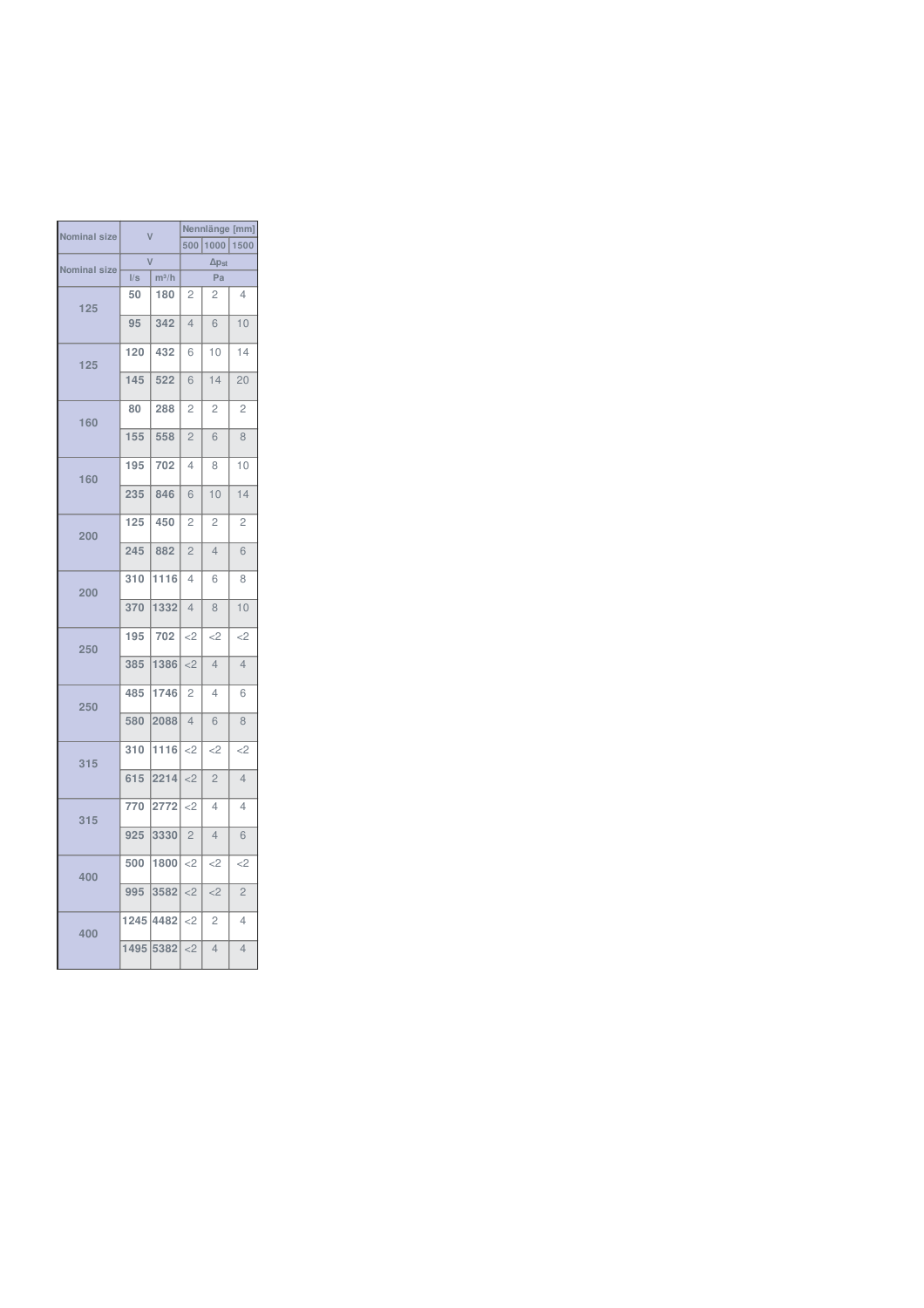Plastic circular silencers for use in extract air systems subject to aggressive media; they reduce the air-regenerated noise in plastic ducts (absorption principle).

Insertion loss measured according to ISO 7235.

Absorption material is mineral wool with RAL quality mark RAL-GZ 388.

Spigot, suitable for ducts according to DIN 8077.

Casing air leakage to EN 15727, class D.

#### **Special features**

- Insertion loss measured according to ISO 7235
- Absorption material is non-combustible

#### **Materials and surfaces**

- Casing and perforated inner duct are flame-resistant polypropylene (PPs) to DIN 4102, building class B1
- Lining is mineral wool

#### Mineral wool

- To EN 13501, fire rating class A2, non-combustible
- RAL quality mark RAL-GZ 388
- Biosoluble and hence hygienically safe according to the German TRGS 905 (Technical Rules for Hazardous Substances) and EU directive 97/69/EC
- Faced with glass fibre as protection against erosion through airflow velocities up to 20 m/s
- Inert to fungal and bacterial growth

#### **Technical data**

- Nominal sizes: 125 to 400 mm
- Operating pressure: 1000 Pa max.  $\bullet$
- Operating temperature: 100 °C max.

#### **Sizing data**

- $\begin{array}{c}\n\bullet & D \\
\bullet & H \end{array} \begin{array}{c}\n\end{array} \begin{array}{c}\n\text{[mm]} \\
\text{[mm] \end{array}$
- $\bullet$  $\begin{bmatrix} \mathsf{mm} \end{bmatrix}$
- $\bullet$ Insulation thickness  $\bullet$
- \_\_ .<br>[m<sup>3/</sup>h]<br>\_\_ [dB]
- D<sub>e</sub> at 250 Hz \_\_\_\_\_\_\_\_\_\_\_\_\_\_\_\_\_\_\_\_\_\_ [dB]  $\Delta p_{st}$  [Pa]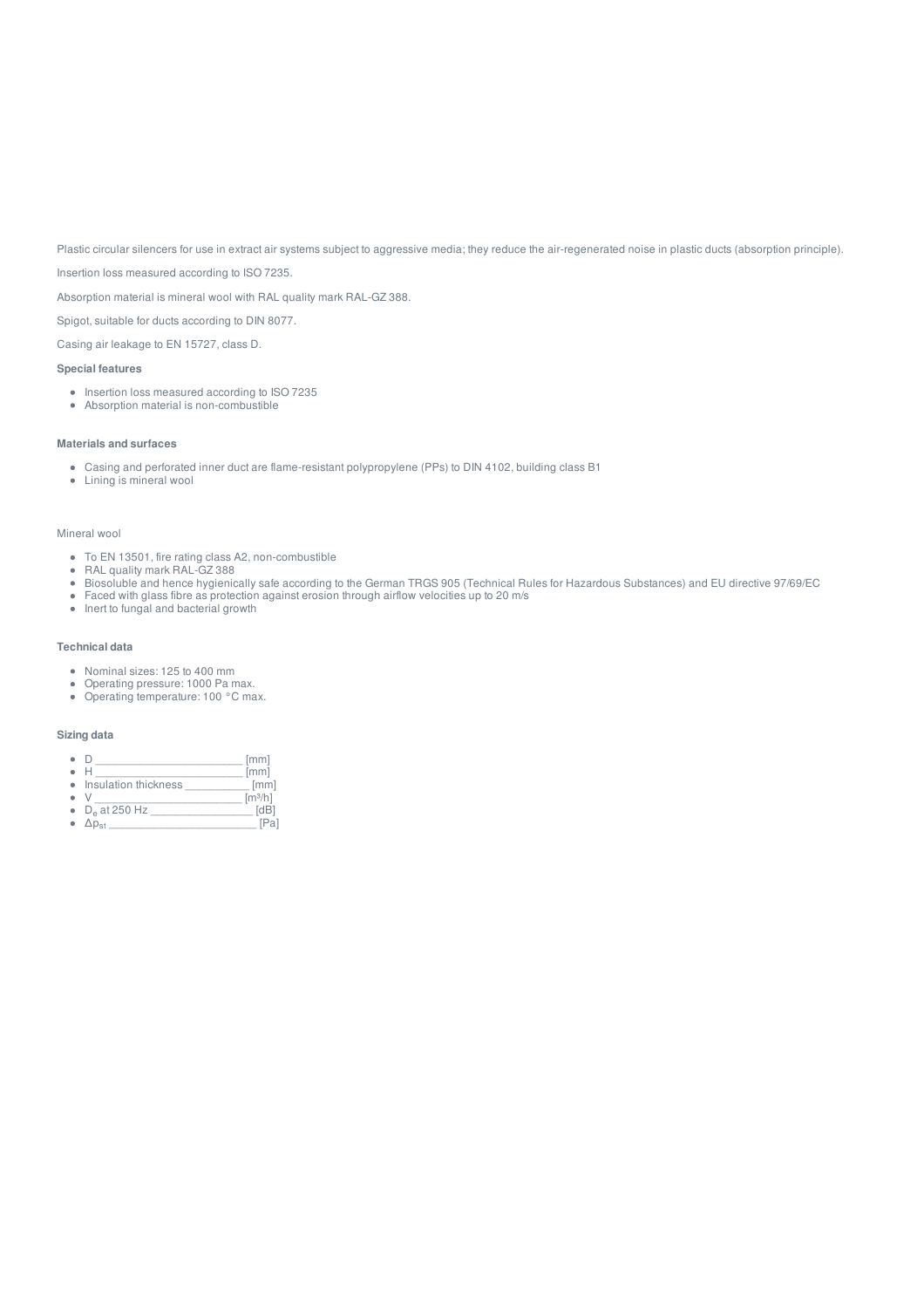**Order example: CAK/200×1000**

| Nominal size       | 200 mm  |
|--------------------|---------|
| Length             | 1000 mm |
| Type of connection | Spigot  |

### CAK / 160×1000 / GZ / VF2  $\frac{1}{4}$  $\frac{1}{\vert \mathbf{1} \vert}$  $\begin{array}{c|c} & | & \\ \hline 2 & 3 \end{array}$  $\frac{1}{5}$

| ype        |                     | Length [mm]                             |
|------------|---------------------|-----------------------------------------|
| CAK        | Circular silencer   | 500<br>1000                             |
|            | 2 Nominal size [mm] | 1500                                    |
| 125        |                     | <b>Matching flange</b>                  |
| 160<br>200 |                     | No entry: none                          |
| 250        |                     | GZ<br>on both ends (only VF2)           |
| 315<br>400 |                     |                                         |
|            |                     | 5 Type of connection                    |
|            |                     | No entry: spigot                        |
|            |                     | VF <sub>2</sub><br>Flanges on both ends |

# Variants, Dimensions and weight

# **CAK Variant**

- Circular silencer for the reduction of noise
- Spigot

### **CAK/.../VF2**

### **Variant**

- Circular silencer for the reduction of noise
- With flanges to make detachable connections to the ductwork

#### **CAK, dimensions**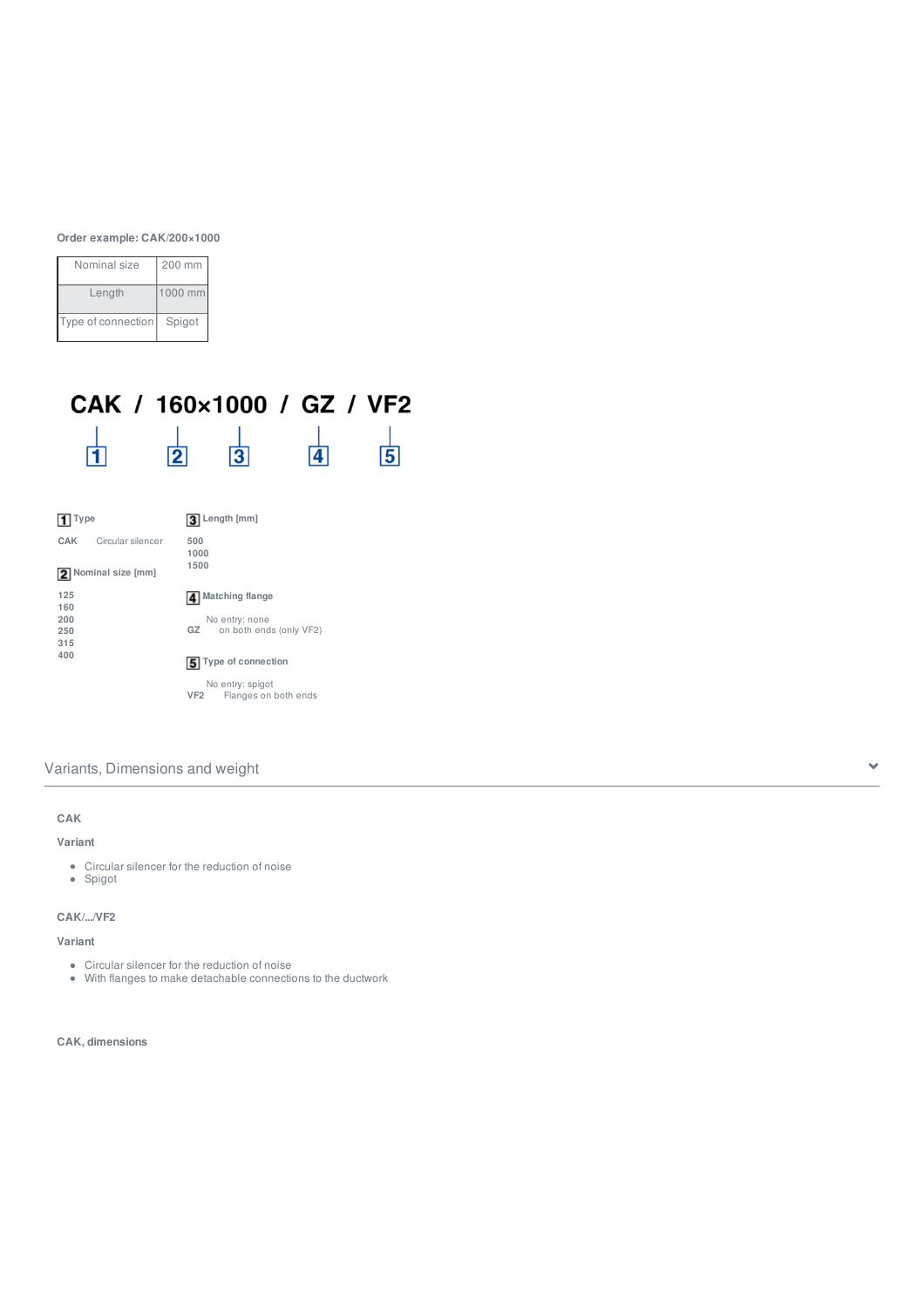| Nominal size | ØD I |                 | $ØD_3$ $ØD_1$ $ØD_2$ |                | $\overline{n}$ | T  |
|--------------|------|-----------------|----------------------|----------------|----------------|----|
| 125          |      | 125 225 165 185 |                      |                | 8              | 8  |
| 160          |      | 160 250 200 230 |                      |                | 8              | 8  |
| 200          |      | 200 280 240 270 |                      |                | 8              | 8  |
| 250          |      | 250 355 290 320 |                      |                | 12             | 8  |
| 315          | 315  |                 |                      | 415 350 395 12 |                | 10 |
| 400          |      | 400 500 445 475 |                      |                | 16'            |    |

### **CAK, lengths**

| Nominal length<br>mm<br>LN | mm   | mm   |
|----------------------------|------|------|
| 500                        | 595  | 495  |
| 1000                       | 1095 | 995  |
| 1500                       | 1595 | 1495 |

# **CAK, weights**

| <b>Nominal size</b> | 500<br>m<br>kg | 1000<br>m<br>kg | 1500<br>m<br>kq |
|---------------------|----------------|-----------------|-----------------|
| 125                 | 2.2            | 4.1             | 5.9             |
| 160                 | 2.6            | 4.7             | 6.8             |
| 200                 | 3.2            | 5.8             | 8.5             |
| 250                 | 4.3            | 7.6             | 10.9            |
| 315                 | 4.6            | 8.6             | 12.5            |
| 400                 | 5.2            | 9.3             | 13.4            |

### **CAK/.../VF2, weights**

| <b>Nominal size</b> | 500<br>m<br>kg | 1000<br>kg | 1500<br>m<br>kq |
|---------------------|----------------|------------|-----------------|
| 125                 | 2.5            | 4.4        | 6.2             |
| 160                 | 3.0            | 5.1        | 7.2             |
| 200                 | 3.6            | 6.2        | 8.9             |
| 250                 | 4.9            | 8.2        | 11.5            |
| 315                 | 5.3            | 9.3        | 13.7            |
| 400                 | 6.8            | 10.9       | 15.0            |

**CAK** 





# CAK/.../VF2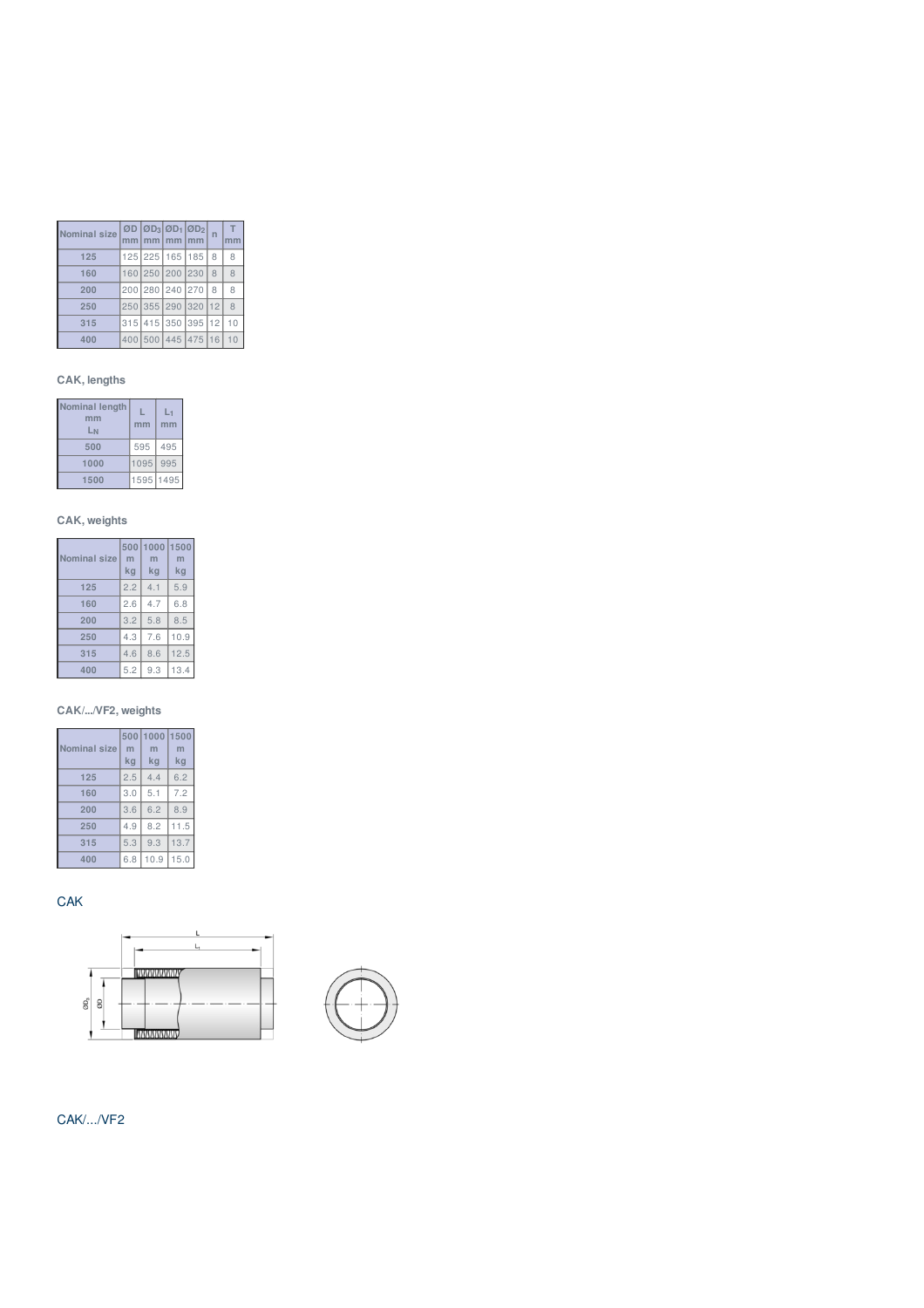



### Installation details, Basic information and nomenclature  $\sim$

### **Installation and commissioning**

- Any installation orientation
- Installation in ducts outside of closed rooms requires sufficient protection against the effects of weather